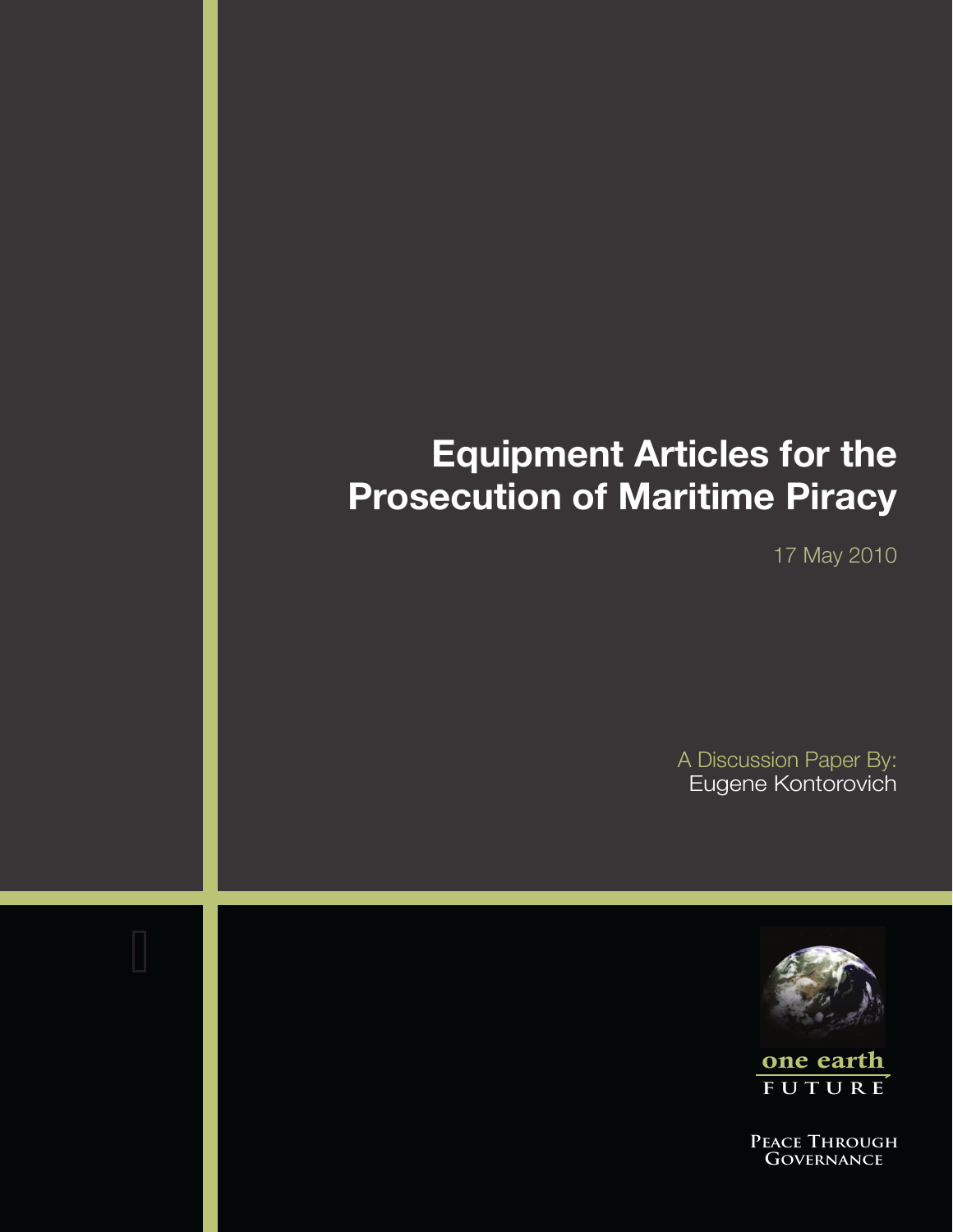# **Oceans Beyond Piracy** Project

Somali pirates astound because their skiff-mounted attacks on state-of-the-art supertankers repeatedly yield multimillion dollar ransoms, and because they can basically count on getting away with it. Why? Because the legal framework that governs the high seas contains blatant gaps that cur- rently make prosecuting piracy difficult —if not impossible. The result? A deeply frustrated and embarrassed international community and a rising call for engaging pirates on land.

OCEANS BEYOND PIRACY was launched to develop vi- able, cost-effective, low-violence solutions to the gaps in the current legal framework that allow piracy to persist. In partnership with experts from the maritime industry, government/defense, and international law, the project is leading the way internationally for the definition and adoption of equipment laws —like those used to suppress the slave trade— to define 'intent to commit piracy' and to pros- ecute based on that intent. For more information on our unique solutions, visit us at: **www.oneearthfuture.org**



**Peace Through Governance**

**1450 Infinite Drive, Suite E1 • Louisville, CO 80027 • USA Tel: +1 303 533 1715 • Email: info@oneearthfuture.org w w w . o n e e a r t h f u t u r e . o r g**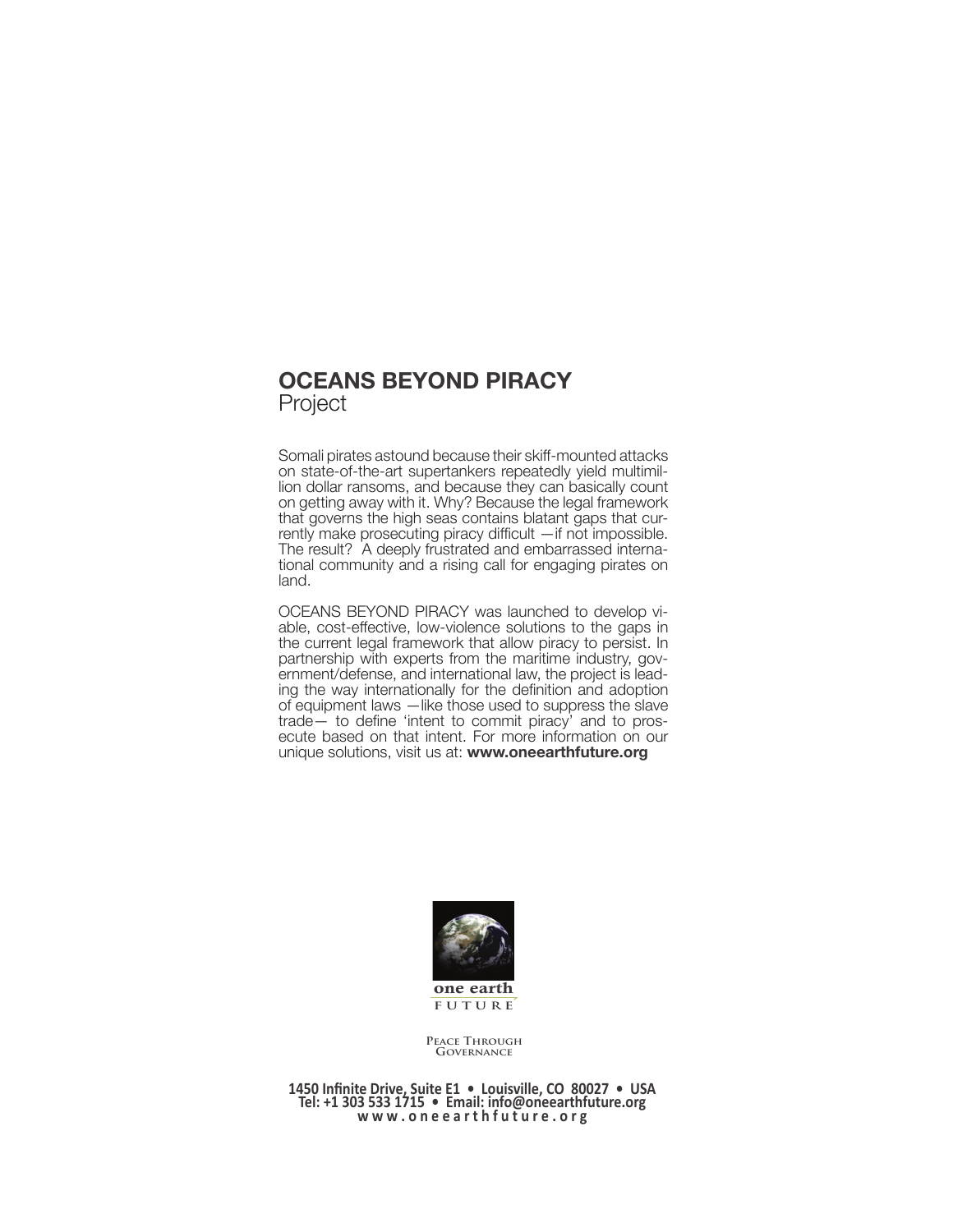

# **EQUIPMENT+ARTICLES+FOR+THE+PROSECUTION+OF+MARITIME+PIRACY**

## **Discussion+Paper+prepared+for+One+Earth+Future+Foundation**

### May 2010

# *By#Eugene#Kontorovich†*

Piracy is the oldest and most well established international crime. The United Nations Convention on the Law of the Sea III (1982) (UNCLOS), codifying centuries-old customary law, authorizes any nation to prosecute pirates they capture, even if that country has no connection to the crime. Yet in the current international fight against Somali piracy, prosecutions have played only a small part. Thus far, Kenya and the Seychelles have been the only nations willing to prosecute pirates under universal jurisdiction. The former has recently refused to take any more suspects captured by the coalition navies, and the latter has not yet successfully brought any cases. The situation creates an urgent need for new and easily-implementable measures to encourage prosecution by other countries.

One of the main obstacles to prosecution involves evidentiary issues. It can be difficult to prove that armed men in a boat on the high seas are pirates. They can claim to be mere fishermen unless they are caught in the act of attacking a vessel. Yet catching them in the act is also problematic. Once pirates board a vessel, they create a hostage situation that usually results in ransom rather than arrest. Thus there is only a narrow window for arrests likely to result in successful prosecutions. Of course, one need not prove an actual act of piracy to convict suspected pirates. Both "operat[ing]" a pirate vessel and "internationally facilitating" piratical acts can be prosecuted as piracy under UNCLOS.<sup>1</sup> Thus the crew of a skiff can be prosecuted for piracy if the vessel "has been" or is "intended" by them to be used in a piratical act.<sup>2</sup> Again, proving this is problematic when a skiff cannot be linked directly to a particular attack.

While the evidentiary difficulties may not be insurmountable, they are magnified by legal difficulties in holding captured pirates on board a warship for an extended investigation period, and by concerns that acquitted pirates would be difficult to repatriate from the prosecuting state. Thus realistically, universal jurisdiction prosecutions will only proceed when there is very solid evidence. This helps explain why most of the suspected pirates captured by coalition navies since 2008 have been released.<sup>3</sup> While some of these situations could possibly have resulted in successful prosecutions, nations often cite evidentiary concerns to explain their release of captured suspects.<sup>4</sup> Other obstacles to the prosecution of pirates, such as gaps in national legal codes and concerns about asylum exist, but the evidentiary issues can be easily addressed, and doing so would have benefits that can be shared by many countries.

This paper will discuss how the adoption into treaty or municipal law of equipment articles could facilitate the prosecution of piracy. Equipment articles are rules that create a judicial presumption of guilt on piracy charges for the crews of civilian vessels possessing certain specified equipment within a certain defined area of the high

<sup>†</sup> Associate Professor, Northwestern University School of Law. Email: e-kontorovich@law.northwestern.edu

 $^{\rm 1}$  UNCLOS III, 1833 U.N.T.S. 397, at Art. 101(b)-(c).

 $2$  Id. at Art. 104.

<sup>&</sup>lt;sup>3</sup> Vice Admiral William E. Gortney, Statement Before the House Armed Services Committee on Counter-Piracy Operations in The U.S. Central Command (Mar. 5, 2009); see also Valentina Pop, *EU mission alone cannot solve piracy problem, says admiral*, EUOBSERVER.COM (Feb. 2, 2009), at <http://euobserver.com/13/29390>; Jason Groves, *Navy gives Somali pirates food and water . . . then lets them sail off scot free*, DAILY MAIL ONLINE (Jan. 28, 2010), at <http://www.dailymail.co.uk/news/article-1246300/Navy-gives-pirates-food-water--lets-sail-scot-free.html> (reporting that of sixty-six suspected pirates captured by Royal Navy in 2009, all were freed).

See id. (noting that the Royal Navy cites evidentiary reasons for releasing pirates); Contact Group on Piracy Off the Coast of Somalia, Second Meeting of Working Group Two on Legal Issues, Chairman's Conclusions 1, *available at* <http://www.marad.dot.gov/documents/WG2-2nd\_Meeting\_chair-conclusions-May\_5-6-2009-mtg.pdf> (noting the centrality of evidentiary problems); Joint UNDOC/European Commission Program, EU Support to the Trial and Related Treatment of Piracy Suspects 3 (May 2009) [hereinafter "EU Support"], available at http://www.asil.org/files/AnnexE-ECAssistance.pdf; Eugene Kontorovich, "A Guantanamo on the Sea": The Difficulty of Dealing With Pirates *and Terrorists, 98 CALIFORNIA LAW REVIEW 234, 262-66 (2010).*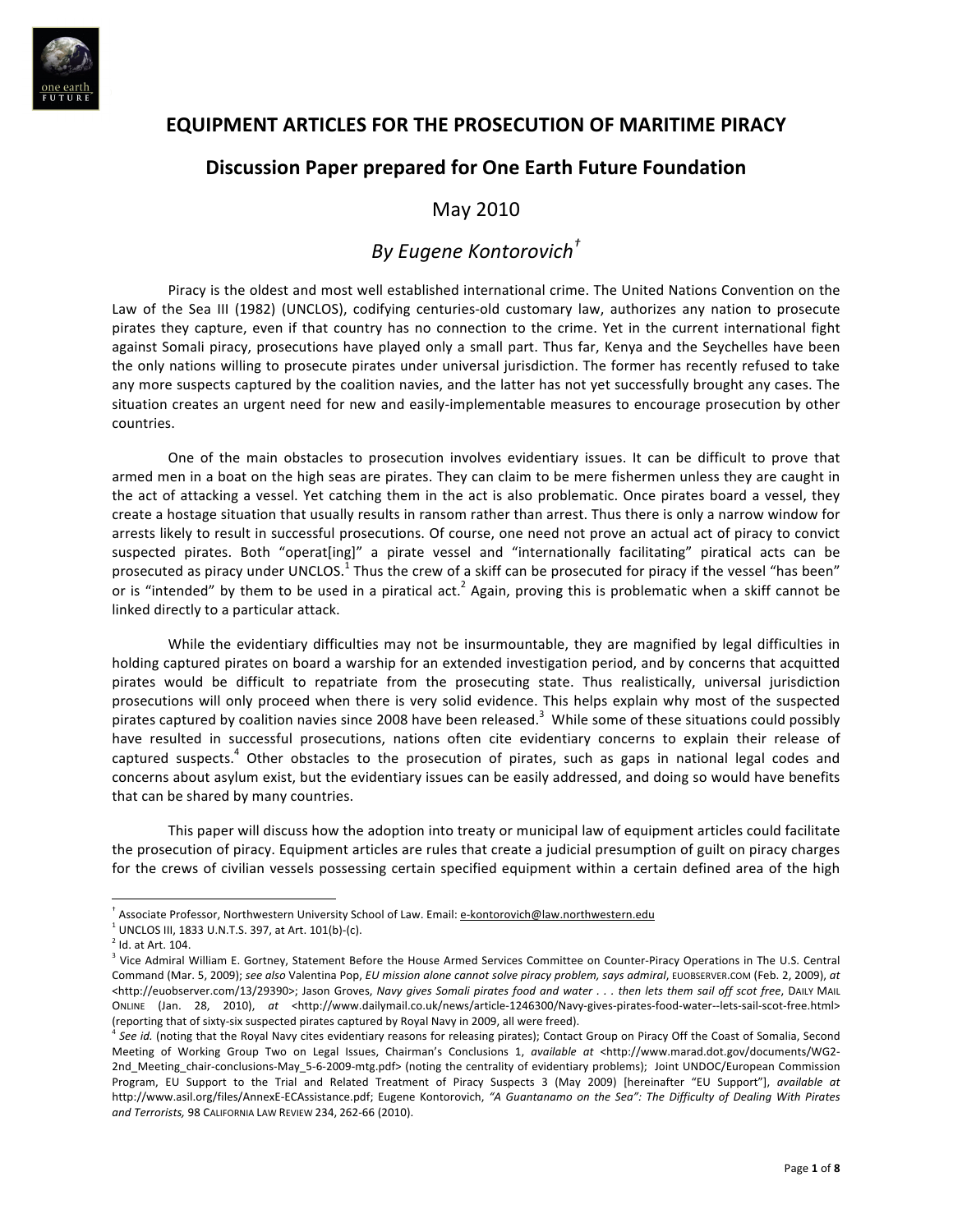

seas plagued by pirate attacks. For example, equipment articles could create a presumption of piracy for people found on a vessel less than a certain length, with engines of a certain horsepower, equipped with grappling hooks, boarding ladders, armed with RPGs and/or heavy machine guns, and/or far out at sea with obviously inadequate stores of food and water (which could suggest the skiff operates from a mothership). The presence of all or some of these things would only be relevant to a finding of piracy for vessels within a predefined exclusion zone in the Gulf of Aden or Indian Ocean – not for the whole world. Such laws were crucial to the prosecution and suppression of the transatlantic slave trade in the 19th century, perhaps the greatest example of international legal cooperation before World War I. Equipment articles could help make the current naval cooperation in the suppression of piracy translate to an end of legal impunity.

The promulgation of equipment articles could bolster the other principal legal anti-piracy policies under discussion. Such rules could be used in trials in national courts, regional tribunals, or specially created international courts. By lowering the cost of prosecution, equipment articles would encourage a broader range of countries, from India to the U.S, to prosecute pirates. This could reduce the human rights concerns surrounding such trials. A major advantage of the equipment articles is that they are a relatively low-cost and quick solution, compared to more long-term fixes like creating new international tribunals or stabilizing Somalia. After the idea was first mentioned in a briefing paper from the One Earth Future Foundation,<sup>5</sup> United States State Department officials have already expressed some interest.<sup>6</sup>

Part I of this discussion paper describes the use of equipment articles by numerous countries in the 19th century to bring slave traders to justice. Part II discusses modern treaties and municipal laws that take a similar approach to high seas crimes by using vessel configuration or cargo as a proxy for hard-to prove criminal intent. Part III briefly considers the manner in which equipment articles can be promulgated, such as national legislation, treaty, or Security Council resolution, and concerns about establishing a criminal intent.

#### **I. EQUIPMENT ARTICLES AND THE SUPPRESSION OF THE SLAVE TRADE**

Beginning in the early 19th century, international opinion began to turn against the transatlantic slave trade. Several European nations outlawed or greatly restricted it in the first decade of the century, most notably Great Britain, which abolished the trade within its dominions in 1807, and the United States, which outlawed it in 1808, as soon as the Constitution permitted.<sup>7</sup> The Congresses of Vienna and Verona, which attempted to establish the principles of international order in the wake of the Napoleonic Wars, produced declarations strongly condemning the trade. But it was the United Kingdom that took the lead in international diplomatic and enforcement efforts. Britain made complete suppression of the slave trade a major focus of its foreign policy for much of the 19th century.<sup>8</sup>

Because slave trading was not yet an international crime, Britain could not use its extraordinary naval power to seize slave traders sailing under foreign flags, even when the slave trade was against the foreign country's law as well, as was often the case. To remedy this problem, London began systematically negotiating bilateral treaties with other naval powers. These treaties allowed warships from either party to stop, search, and

*<*http://www.acuns.org/programsan/suppressingmaritimepiracyexploringtheoptionsininte/>.

<sup>&</sup>lt;sup>5</sup> ELIZABETH ANDERSEN ET AL., SUPPRESSING MARITIME PIRACY: EXPLORING THE OPTIONS IN INTERNATIONAL LAW 19 (2009), *available at* 

<sup>&</sup>lt;sup>6</sup> Andrew J. Shapiro, Assistant Secretary, Political-Military Affairs, *Counter-Piracy Policy: Delivering Judicial Consequences*: Keynote Address to American University Law Review Symposium (March 31, 2010) (favorably discussing equipment agreements analogous to those used in 19<sup>th</sup> century), available at http://www.state.gov/t/pm/rls/rm/139326.htm; Thomas Countryman, Principal Deputy Assistant Secretary, Political-Military Affairs, Briefing on Anti-Piracy Efforts (Feb. 18, 2010), available at http://www.state.gov/t/pm/rls/rm/136909.htm:

I've heard discussion among international law specialists that there ought to be a move to include the possession of pirate equipment as evidence of intent to commit piracy . . . In the same way that possession of certain kind of equipment can be taken by the police as evidence of criminal activity . . . There's no need to have ladders and grappling hooks in a fishing vessel.

<sup>&</sup>lt;sup>7</sup> For background on the Mixed Courts treaties, see Eugene Kontorovich, The Constitutionality of International Courts: The Forgotten Precedent of Slave Trade Tribunals, 158 UNIVERSITY OF PENNSYLVANIA LAW REVIEW 39-115 (2009); Jenny Martinez, Antislavery Courts and the Dawn of *International Human Rights Law, 117 Yale LAw JOURNAL 550 (2008); Leslie Bethell, The Mixed Commissions for the Suppression of the Transatlantic*

*Slave Trade in the Nineteenth Century*, 7 J. AFR. HIST. 79, 82-83 (1966).

<sup>&</sup>lt;sup>8</sup> Howard, Hazen Wilson, *Some Principal Aspects of British Efforts to Crush the African Slave Trade,* 1807-1929, 44 AM. J. InT'L L. 505 (1950).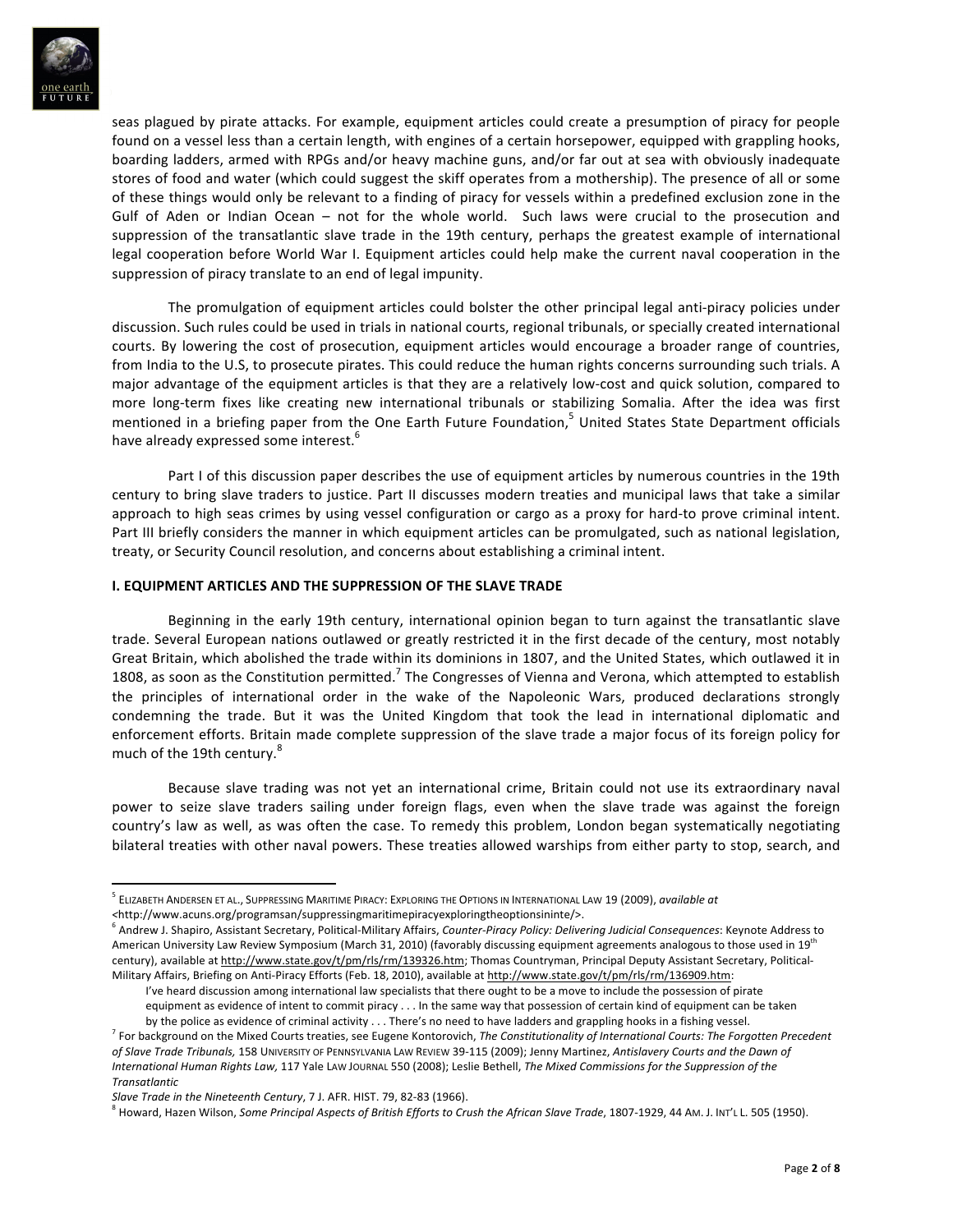

seize slave-trading vessels from the other party. The bilateral treaties further provided that the vessels seized on suspicion of slave trading would be brought for adjudication before specially established Mixed Commissions, consisting of a judge from each nation. These tribunals were perhaps the first international human rights courts.

Britain signed the first such Mixed Commissions treaty (with the Netherlands and Portugal), in 1817, and the last (with the United States), in 1862. However, the Mixed Commissions encountered serious difficulties in demonstrating that captured vessels were engaged in the prohibited trade. If a ship did not actually have slaves on board, it could not be proven that it was engaged in slave trading, even if it was outfitted in a manner characteristic of slavers -- such as shackles and manacles, and quantities of water and other provisions far beyond the needs of the crew. Thus a slave-trading vessel had near impunity on its voyage to Africa, while it waited to take on slaves in African ports notorious for being centers of the trade, and after it had discharged its cargo in the Americas. When a vessel was caught with slaves onboard, the case was clear cut, but Britain was not content with a partial suppression of the trade.<sup>9</sup> Thus the British members of the mixed commission in Sierra Leone urged the Foreign Minister that they could not effectively punish slave trading without being able to make the obvious inferences from a vessel's modifications and equipment.<sup>10</sup>

Equipment clauses first appeared in 1823 as a supplemental article to the British-Dutch mixed commission treaty.<sup>11</sup> They then became a standard feature of mixed commission and right-of-search treaties, with nearly two dozen nations signing them over the next four decades. The treaties invariably used a standard list, written by the British, that enumerated ten categories of proscribed equipment. The presence of "any one or more" of the articles would be "*prima facie* evidence that the vessel was employed in the African slave trade." <sup>12</sup> The presumption could, however, be rebutted with "clear and incontrovertible evidence . . . that at the time of her detention or capture the vessel was employed in a lawful undertaking, and that such of the different articles above specified . . . were indispensable for the lawful object of her voyage."<sup>13</sup> The operation of many mixed court treaties, and their equipment clauses, were confined to particular regions of the high seas (south of the Equator, for example), so as not to provide a pretext for interference with shipping worldwide.

The equipment clauses had a significant effect on the trade.<sup>14</sup> After Spain grudgingly adopted equipment articles in 1835, slave-trading using Spanish-flagged vessels diminished. The application of the articles to Portuguese and Brazilian vessels shortly thereafter drove slavers from those flags.<sup>15</sup> There is even an extraordinary precedent for the use of equipment articles in the absence of a treaty. In 1839, when Brazil refused to bolster its existing mixed courts treaty with equipment articles, the British "made it known in naval circles that they considered [themselves] justified within the terms of the *existing* treaties, in capturing Brazilian ships on the strength of their fittings alone." $16$ 

Even more boldly, that same year, when Portugal refused to renew a mixed court treaty, Britain announced that it would nonetheless continue to seize slave traders under the Portuguese flag and try them before *British* Vice Admiralty courts. Equipment articles would apply in these proceedings.<sup>17</sup> Here, Britain unilaterally applied equipment articles to high seas conduct that it considered, in advance of an international consensus, a universally cognizable crime against the law of nations. Britain went beyond what international law authorized at the time – though as a result, Portugal relented and signed an equipment articles treaty in 1842. This precedent supports promulgating piracy equipment laws through national municipal legislation in addition to treaties

<sup>16</sup> Bethel, *supra*, at 86.

<sup>&</sup>lt;sup>9</sup> Bethell, *supra*, at, 86.

<sup>&</sup>lt;sup>10</sup> Martinez, *supra*, at 611.

<sup>&</sup>lt;sup>11</sup> Bethell, *supra*, at 86.

<sup>&</sup>lt;sup>12</sup> Treaty between the United States and Great Britain for the Suppression of the Slave Trade (1862), Art. VI, *available at,* http://avalon.law.yale.edu/19th\_century/br1862.asp.

 $^{13}$  Id.

<sup>&</sup>lt;sup>14</sup> See David Eltis & Paul F. Lachance, *Estimates of the size and direction of transatlantic slave trade voyages: The Trans-Atlantic Slave Trade* Database (2009), at 17, available http://www.slavevoyages.org/downloads/EstimatesMethod.pdf; Martinez at 612.

<sup>.&</sup>lt;br>See Holger Lutz Kern, *Strategies of Legal Change: Great Britain, International Law, and the Abolition of the Transatlantic Slave Trade, 6 J.* History of Int'l Law 233, 249-50 (2004).

<sup>&</sup>lt;sup>17</sup> Id. at 89-90; Wilson, *supra* at 512-13.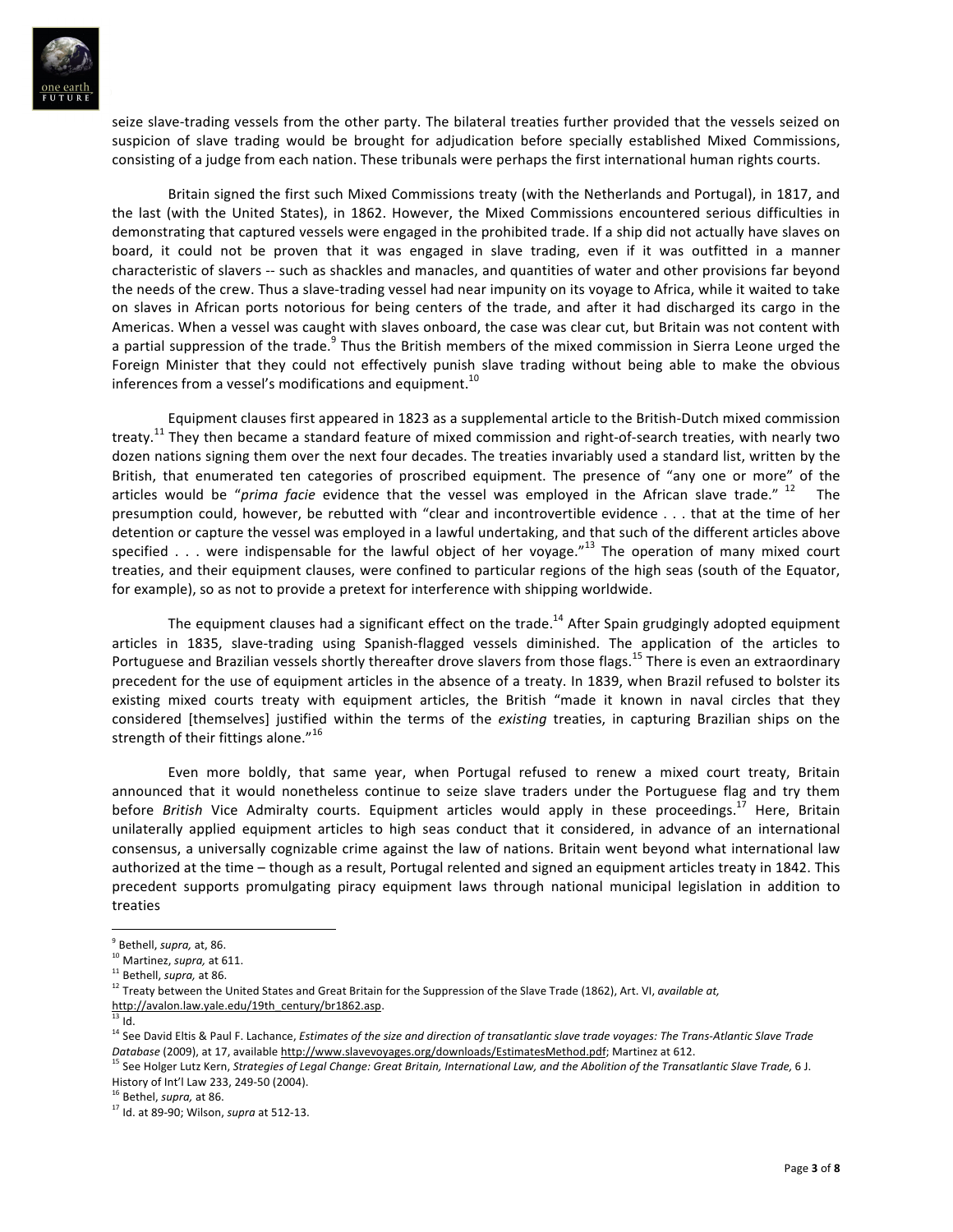

In the United States, Congress made slave trading a crime in 1818, and attached the death penalty in 1820. Yet the U.S. law only applied to Americans or American vessels. While the U.S. did not enact "equipment articles," judges often accepted circumstantial equipment-based evidence.<sup>18</sup> Many ships were condemned despite being found with no slaves on board. Still, specific equipment laws may have made securing convictions in American courts still easier when slaves were not found on board, at least by giving specific guidance to judges as to what evidence can safely be taken as incriminating, and would have made courts more confident about making such presumptions.<sup>19</sup> U.S. courts faced an easier task in the slave trade cases than courts trying Somali pirates today. They were not applying international law of piracy against foreigners (a limited power), but rather a purely municipal prohibition against Americans. Thus they would have had a greater margin of interpretive or adjudicative discretion.

In 1862, the United States ratified the Treaty between the United States and Great Britain for the Suppression of the Slave Trade (also known as the Lyons-Seward Treaty), allowing for the right of search on the high seas, creating mixed commissions, and adopting the standard equipment articles.<sup>20</sup> The United States had until then kept out of the mixed commission treaty system mostly because of the right of search. The War of 1812 had been fought in large part over the Royal Navy's practice of stopping U.S. merchantmen to search for "British" sailors to impress, or force into British service. When Britain first proposed a slave trade treaty in 1817, the Monroe Administration rejected it out of hand as reminiscent of this insulting practice. Despite some serious constitutional objections about the mixed courts, none of the objections were related to the equipment articles.

In the 19<sup>th</sup> century, the equipment articles' effectiveness was limited by slave traders' ability to seek flags of convenience from nations that had not signed the treaties. Such evasion is far less likely in present circumstances given that Somali pirates' vessels are invariably Somali, and they have little opportunity to seek registry from any of the "Big Four" flag states. Moreover, the evidentiary problems posed by Somali pirates are far more severe - and thus the benefits of the equipment articles greater - because the piratical act constitutes a tiny fraction of their voyage. Perhaps the biggest difference is that the slave trade was not yet an international crime, while piracy of course is. Thus using equipment articles to act against foreign vessels on the high seas required making special treaties because the underlying conduct was not a general international crime. Piracy is already universally cognizable in international law. Thus equipment articles would simply specify what can be considered *evidence* of the commission of an already existing crime. Such details are left to the discretion of national courts under UNCLOS, and thus do not require additional treaties.<sup>21</sup>

#### **II. MODERN ANALOGS**

While the anti-slave trade equipment laws have largely been forgotten, recent years have seen a revival of maritime security laws that employ a similar logic. The 2005 Protocol to the Convention for the Suppression of Unlawful Acts Against the Safety of Fixed Platforms Located on the Continental Shelf (1988) (SUA Protocol)<sup>22</sup> criminalizes the transportation or possession on the high seas of certain equipment that, while having legitimate uses, could also be used for serious crimes. For example, under the Protocol, a person commits an offense when he transports on board a ship any equipment that could be used to design or make unconventional weapons. Such an offense is potentially very broad – a vast range of industrial equipment is "dual-use." The treaty limits its scope by requiring that the defendant have "the intention that [the equipment" will be used for unconventional weapons; and excludes nuclear material shipped to, from or by state parties to the Non-Proliferation Treaty. With regard to piracy, a geographic exclusion zone could have a similar limiting effect.

While dealing with much higher-stakes crimes, the principle of the Protocols is the same as equipment laws. When suspicious dual-use material is found on a ship, proving a design to make an unconventional weapon, let alone a design to use it, is exceedingly difficult. The Protocol in effect criminalizes the possession of the

 $^{18}$  Don E. Fehrenbacher, Slaveholding Republic, at 175, 196 (2001).

 $^{19}$  RON SOODALTER, HANGING CAPTAIN GORDON: THE LIFE AND TRIAL OF AN AMERICAN SLAVE TRADER 26-27 (Simon and Schuster, 2007).

<sup>&</sup>lt;sup>20</sup> For a discussion of the American reception of the treaties, see generally, Kontorovich, International Courts, supra.

 $21$  See UNCLOS Art. 105.

<sup>&</sup>lt;sup>22</sup> International Maritime Organization (IMO), *Protocol of 2005 to the Convention for the Suppression of Unlawful Acts against the Safety of Maritime Navigation*, 14 October 2005, available at: http://www.unhcr.org/refworld/docid/49f58c8a2.html [accessed 26 April 2010].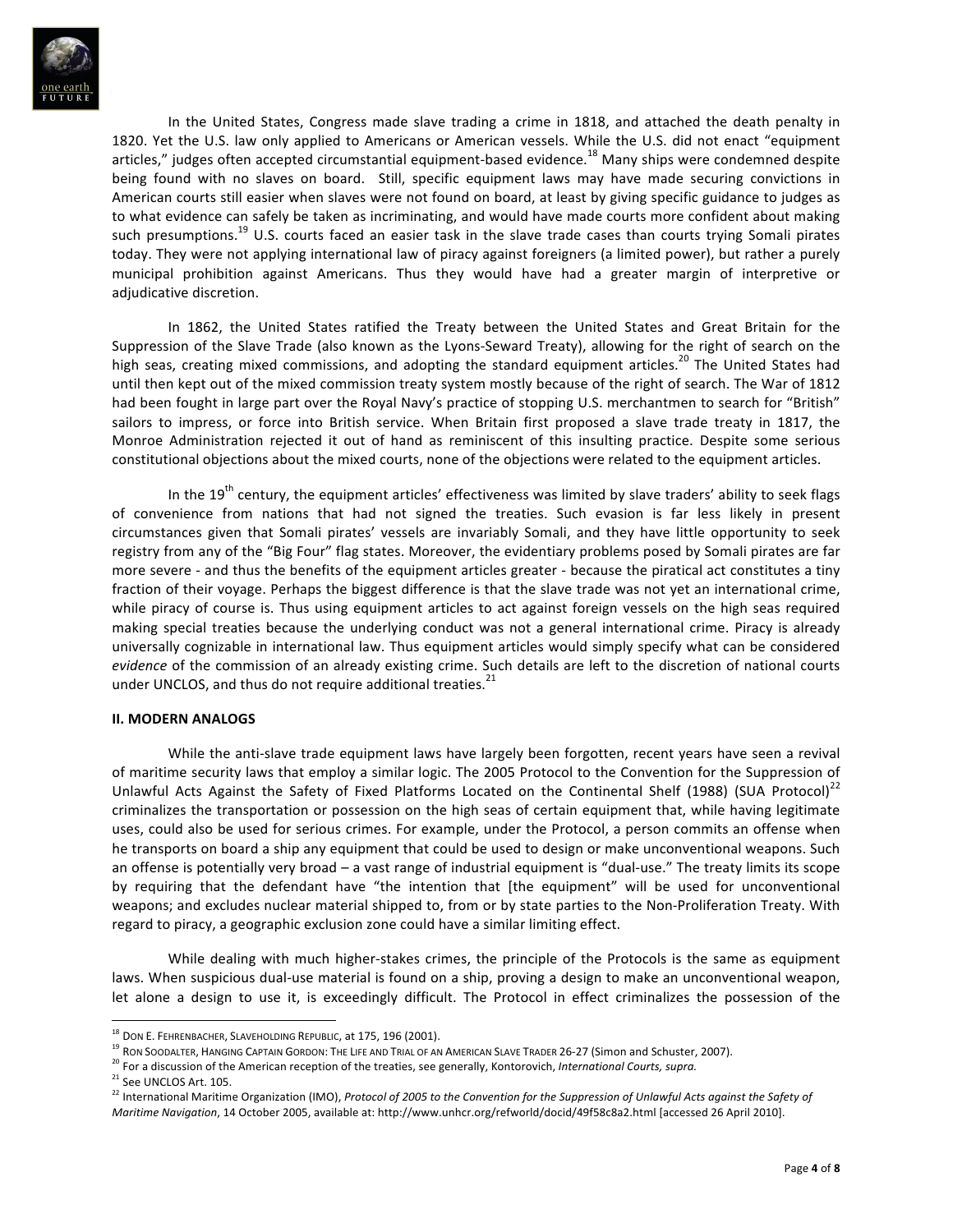

equipment itself as a way of getting around these evidentiary difficulties. Thus use of equipment laws to prove piracy should be far less controversial because piracy is already a universally recognized crime; there is no international crime of designing or possessing unconventional weapons. Moreover, the SUA Protocol regulates matters going directly to the gravest national security interests, which may explain the wariness of states to sign  $it.<sup>23</sup>$ 

Another maritime security measure quite similar to equipment articles involves United States laws about vessels used for drug smuggling on the high seas. The United States targets maritime drug trafficking on the high seas by criminalizing certain kinds of vessels and equipment and through the creation of substantive offenses that serve a evidentiary purposes. Prosecuting drug importation poses evidentiary problems similar to piracy and the slave trade. A vessel encountered on the high seas can dump its cargo overboard. Even if a vessel is captured on the high seas with drugs on board, it is difficult to prove that it was destined for the United States. Such boats rarely carry an itinerary or route plan. The statutes discussed here apply U.S. law to foreign vessels on the high seas, even when there is no concrete proof of intent to import to America. Rather, the statutes in effect presume that certain circumstances, including a vessel's configuration, can allow it to be treated as if a link to the U.S. could be shown. Just as one does not haul coal to Newcastle, one would not ship cocaine to Columbia.

During the cocaine boom of the 1980s, the U.S. Coast Guard complained that under then-existing law, when encountering a foreign drug-laden vessel on the high seas, they could not obtain enough evidence to warrant bringing the crew to the U.S.<sup>24</sup> In response, Congress in 1986 enacted the Maritime Drug Law Enforcement Act (MDLEA), which applies U.S. narcotics law to foreign vessels on the high seas even without any proof that they were headed to America.<sup>25</sup> The MDLEA in effect creates a presumption that large shipments of narcotics on the high seas are destined for, or would substantially affect, the U.S market.

More recently, the U.S. has criminalized the use of a particular type of vehicle because of its popularity in drug smuggling.<sup>26</sup> The law in effect provides that suspects can be prosecuted just for *being* on a vessel that possesses certain unusual characteristics. In recent years, drug smugglers have taken to using shallow submersible and semi-submersible vessels, which could be easily scuttled upon detection, thereby destroying all the evidence.<br><sup>27</sup> The crew would jump into the water, and the Coast Guard would have to rescue them rather than arrest th a frustration reminiscent of the current catch and release debacle playing out in the Gulf of Aden.<sup>28</sup> In response, the U.S. enacted the Drug Trafficking Vessel Interdiction Act of 2008 (DTVIA), which criminalizes the mere use or operation of such vehicles on the high seas "with the intent to evade detection."<sup>29</sup> Congress believed that such vessels generally "have no legitimate use" and "make prosecution difficult, $30$ " which became the major policy reasons for banning vessel equipment.<sup>31</sup> While broadly prohibiting such vessels on the high seas, the law creates a

<sup>&</sup>lt;sup>23</sup> The Protocol has 11 state parties, accounting for over 6% of global shipping tonnage. It has not yet entered into force. See IMO, Summary of Status of Convention (March 31, 2010), available at http://www.imo.org/home.asp?topic\_id=910.

<sup>26</sup> See S. Rep. No. 96-855 (1980), as reprinted in 1980U.S.C.C.A.N. 2785, 2785-86.

 $25$  See 46 U.S.C.A. § 70502(c)(1).

<sup>&</sup>lt;sup>26</sup> See Drug Trafficking Vessel Interdiction Act of 2008 ("DTVIA"), codified at 18 U.S.C. § 2285.

<sup>&</sup>lt;sup>27</sup> See Cong. Rec., H7239 (110<sup>th</sup> Cong.) (Statement of Rep. Lungren) (explaining proposed law designed to give tool to prosecutors to use when no contraband found).

 $^{28}$  Id.; Congressional Record 10253-24 (Sept. 27, 2008):

However, under current law, it is not illegal to operate one of these vessels. Therefore, in order to successfully prosecute these criminals, the Coast Guard must obtain evidence of drug trafficking or other illicit conduct--a dangerous proposition on the high seas. Coast Guard teams must physically board the SPSS, often in the dead of night, while it is travelling at up to ten knots. The teams must then risk their lives to apprehend the traffickers and seize the drugs aboard the SPSS.

And the drug traffickers know the law. They know that the Coast Guard must obtain evidence of drugs so they will often scuttle the vessel and jump overboard—turning a criminal apprehension into a rescue mission. ... By prohibiting the possession of SPSS vessels . . . we ensur[e] swift prosecution of the cocaine traffickers.

<sup>&</sup>lt;sup>29</sup> 18 U.S.C. § 2285 (a).

 $30$  See Cong. Rec., H7239 (110<sup>th</sup> Cong.) (Statement of Rep. Lungren).

<sup>&</sup>lt;sup>31</sup> Id. at 7240 (Rep. Lungren) ("[W]e need this legislation, to allow us to have a legal premise for prosecuting them for actually being on the high seas."). See also, Letter of Patrick M. Ward, U. S. Interdiction Coordinator to Ricardo H. Hinojosa, Chairman, United States Sentencing Commission (March 20, 2009) ("The [DTVIA] was passed with the specific intent of bringing these skilled, highly paid crews to justice despite their proclivity' to destroy the vessels and all other evidence of their criminal intent."), available at http://www.ussc.gov/pubcom\_200903/USInterdictionCoord\_PC033009.pdf.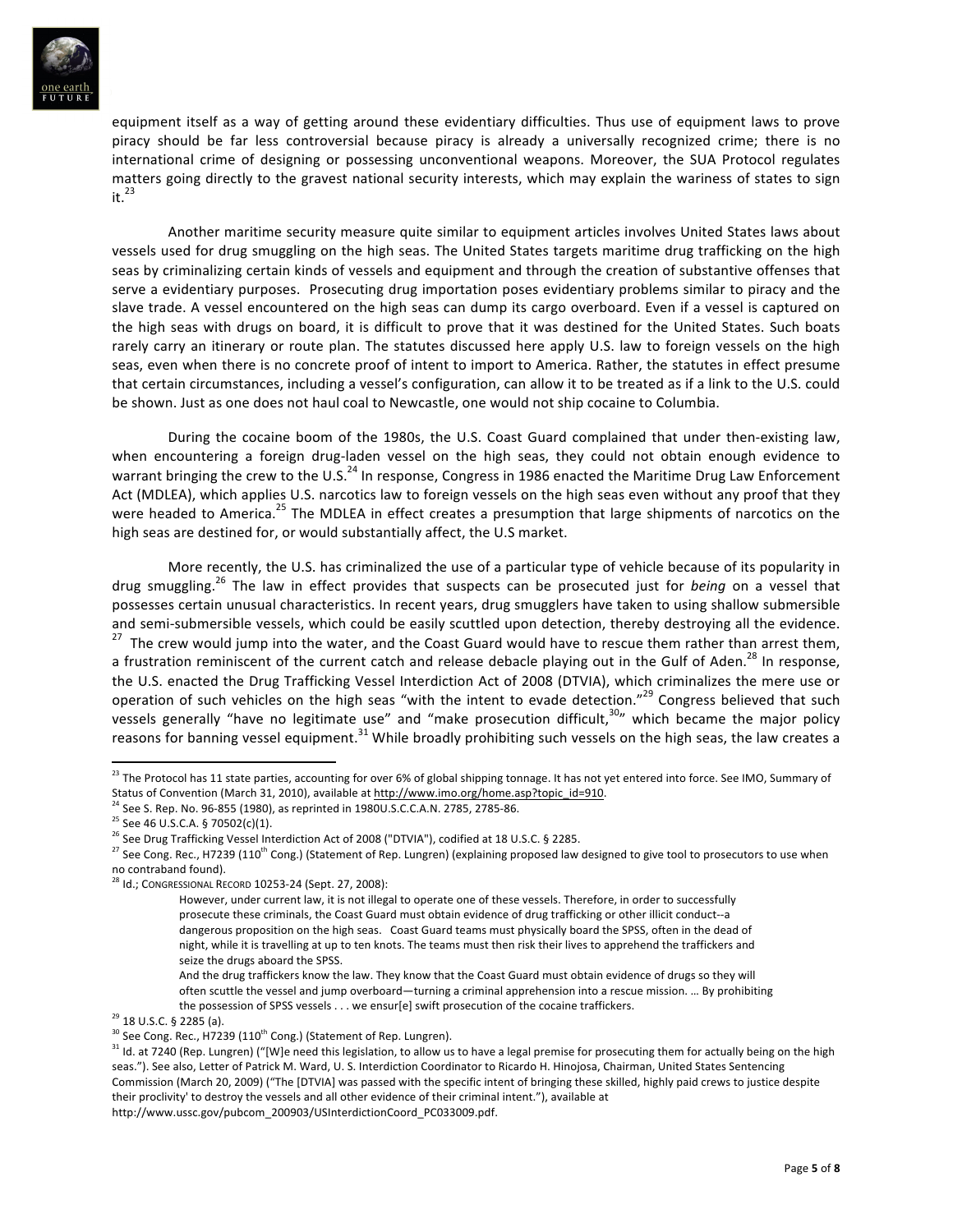

variety of affirmative defenses suspects can invoke to demonstrate, by a preponderance of the evidence, they were not involved in drug trafficking.<sup>32</sup> Thus the law only *presumes* that such vessels are engaged in the drug trade, but this presumption can be rebutted.

The MDLEA is regularly used to prosecute suspected drug traffickers apprehended on the high seas,<sup>33</sup> and it has withstood a variety of challenges in the courts.<sup>34</sup> While the DTVIA has only recently been enacted, it has already been the basis for several prosecutions, where suspected traffickers have been caught without drugs but in a submersible vessel.<sup>35</sup> While other nations may not have such laws, their use by the United States has not occasioned protest. On the contrary, the MDLEA cases almost always proceed with the consent of the defendant's home state. To facilitate MDLEA cases, the United States has negotiated bilateral maritime agreements with 26 Caribbean and Latin American countries. These agreements set out the framework for the United States to stop, search and board the other state's vessels on the high seas if they are suspected of drug trafficking. It is these searches that give rise to MDLEA cases.<sup>36</sup> Thus a significant number of countries have explicitly or implicitly assented to the MDLEA's evidentiary principle, one reminiscent of equipment articles. Indeed, since unlike piracy, neither drug trafficking nor the operation of submersible vessels constitutes universally cognizable crimes, the application of equipment laws to piracy on the high seas would be even less controversial.<sup>3</sup>

#### **III. IMPLEMENTING EQUIPMENT LAWS AGAINST CONTEMPORARY PIRATES**

Equipment articles against Somali pirates could be promulgated in several ways, each with its advantages and disadvantages. The specific list of proscribed equipment and boat configurations should be informed by discussions with naval and maritime security specialists. Unlike their 19<sup>th</sup> century predecessors, such lists could require more than the presence of one article to trigger the presumption of guilt; rather, they could specify a combination of equipment.

#### *A.#Domestic#statutes*

International law leaves much of the secondary aspect of criminal law – rules about conspiracy, attempts, evidence and rules of procedure – to the discretion of national legislation. In the U.S., this discretion enjoys a constitutional dimension. Congress can "define and punish piracies and felonies on the high seas."<sup>38</sup> The Framers of the US Constitution understood the details of these crimes and particular modes of proof and trial were not explicit in international law, and that international law left a range of options from which Congress could choose. Equipment articles are part of this secondary dimension of international law that nations can legislate without prior international agreement. Thus nations can implement equipment articles by legislating them into their domestic law codes. Such legislation would obviously only apply to trials in those nations' courts. This would be particularly helpful for nations whose courts could potentially become regional piracy prosecution centers. Even countries with a policy of prosecuting only pirates who attack their own vessels would be able to bring cases more easily with such laws.

http://www.piersystem.com/go/doc/823/248281/.

 $32$  See § 2285(e)(1) The broad affirmative defenses include having a proper registry; being engaged in a governmentally-licensed or regulated

activity of any kind; or having an onboard vessel identification system.<br><sup>33</sup> See Eugene Kontorovich, *Beyond the Article I Horizon: Congress's Enumerated Powers and Universal Jurisdiction Over Drug Crimes, 93* MINNESOTA LAW REVIEW 1191, 1204 & n. 85(2009) (citing and counting cases).

<sup>&</sup>lt;sup>34</sup> Id. at 1204-06. The objections the MDLEA and DTVIA have focused on the defendants' lack of nexus with the U.S., which has given rise to unsuccessful Fifth Amendment arguments, as well as arguments based on the limits of Congress's Art. I power over "Piracies and Felonies" on the high seas. See generally, *id.*, United States v. ANGULO-HERNÁNDEZ, 576 F. 3d 59 (1<sup>st</sup>. Cir. 2009) (Tourruella, dissenting from denial of rehearing en banc). None of these arguments would be applicable to piracy, the classic offense for which international law requires no nexus. See Eugene Kontorovich, The "Define and Punish" Clause and the Limits of Universal Jurisdiction, 103 NORTHWESTERN UNIVERSITY LAW REVIEW 149, 198-201 (2009).

<sup>&</sup>lt;sup>35</sup> See, e.g., Azadeh Ansari, Smugglers sink 'drug subs,' but not feds' case, CNN.com, (Jan. 14, 2009), available at http://www.cnn.com/2009/CRIME/01/14/drug.subs/index.html; see also, Coast Guard Press Release,

Kontorovich, *Beyond the Art. I Horizon*, *supra* at 1202-03.

 $37$  Id. at 1223-27.

<sup>38</sup> U.S. Const, Art. I, § 8.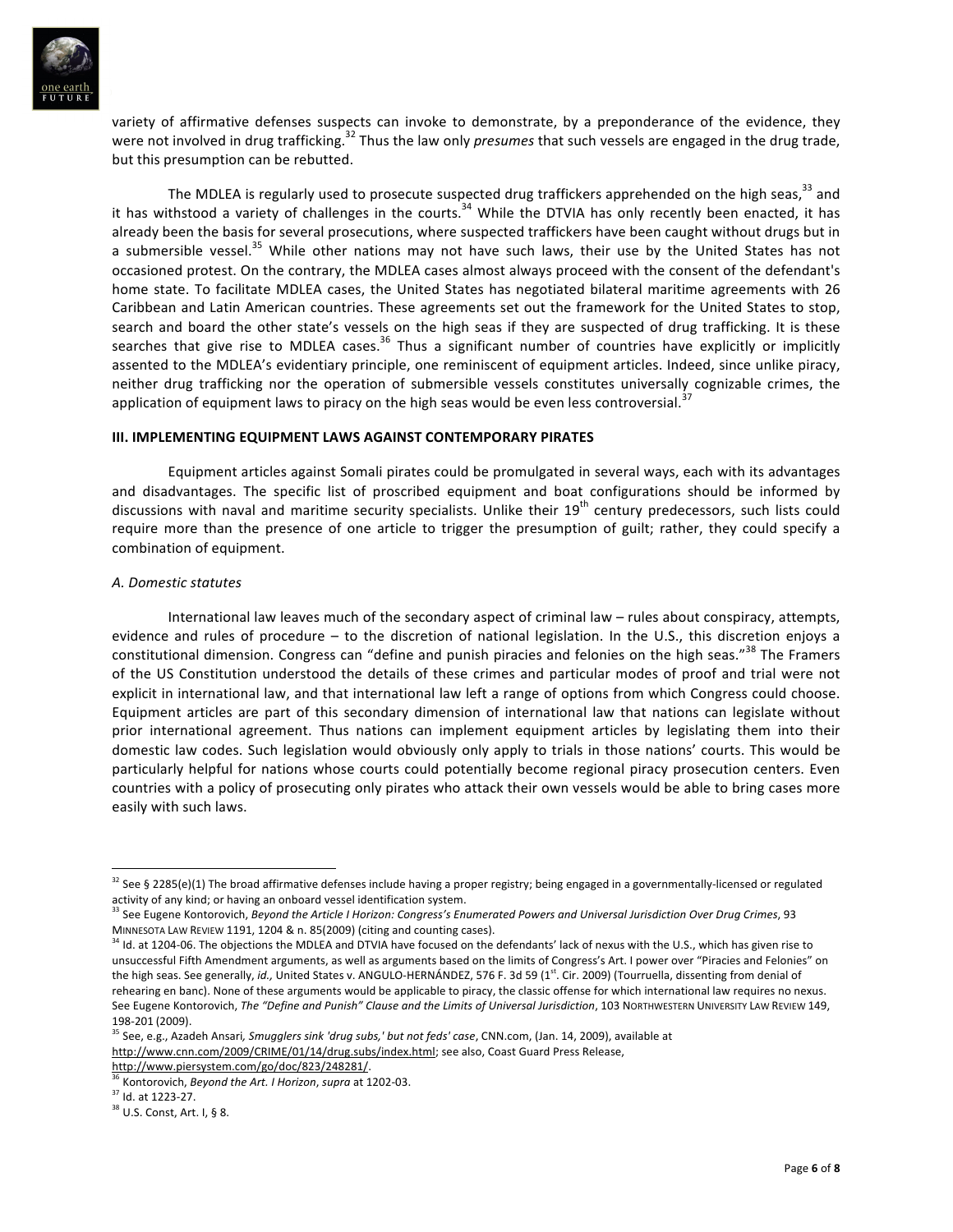

With the exception of piracy, nations may lack authority under international law to punish foreigners for crimes on the high seas with which they have no nexus. Since there is no international crime of carrying the relevant equipment (RPGs, grappling hooks) aboard private vessels on the high seas, equipment articles promulgated through national legislation may raise concerns that they criminalize beyond what the international law permits. But this concern misperceives equipment laws. They do not define a new crime. Rather, they establish the elements of proof for an existing crime – piracy. This can be seen from the fact that the proposed articles only make possession of the equipment a rebuttable presumption. A suspect can be found in possession of the equipment yet acquitted, because the possession is not the underlying crime – rather, it is piracy against the law of nations.

#### *B.#Treaties*

One could imagine promulgating equipment articles through a multilateral treaty like the SUA Protocol. Yet such treaties require the agreement of a significant number of states to become effective, and could take years to be implemented. Perhaps the most convenient method of implementing equipment articles today most closely follows the19th century model. Equipment laws became a central feature of anti-slavery enforcement by being incorporated in a network of bilateral treaties between Britain and other states. Naturally, the most important of these treaties were the ones with major slave-trading states, such as Portugal and Brazil. Fortunately, almost all of the current pirates are Somali nationals in Somali vessels. Thus an agreement -- between coalition states on antipiracy patrol and/or the nation hosting piracy prosecutions on the one side, and the Somali Transitional Government on the other side -- that specifies proscribed equipment would give the prosecuting state all the authority they need for much more aggressive arrest and prosecution. Agreements with Somalia would avoid any concerns about equipment laws going beyond the existing definition of piracy in international law. Moreover, the bilateral treaty route could avoid many of the technical difficulties with multilateral treaties (slowness) and national laws (incompleteness of coverage).

#### *C.#Security#Council#resolutions*

Equipment laws could also be articulated in Security Council resolutions. The advantage of such resolutions is that they could be adopted quickly, would provide a uniform international standard, and would relate these evidentiary rules to the international crime of piracy. Even if the resolutions have no binding legal force in judicial proceedings, they might make nations more willing to act, as the four resolutions authorizing force against Somali pirates in Somali territory did.<sup>39</sup> However, the Security Council, under its Chapters VII authority to address threats to global security, has established tribunals to try international crimes, such as the International Tribunals for the Former Yugoslavia and Rwanda, or the hybrid Special Tribunal for Lebanon. Piracy is a crime that can already be tried by all countries. Presumably a Security Council resolution under Chapter VII could set out equipment articles and authorize any nation involved in implementing prior resolutions on Somali piracy to rely on equipment laws for arrests and prosecution.

#### *D. Issues of intent.*

!!!!!!!!!!!!!!!!!!!!!!!!!!!!!!!!!!!!!!!!!!!!!!!!!!!!!!!!!!!!

The mixed courts of the adjudicated slave trade disputes did not have criminal jurisdiction; they could only condemn the vessel in civil proceedings. In a criminal prosecution, some evidence of a criminal intent would be necessary, though naturally the details of *mens rea* vary from jurisdiction to jurisdiction. The SUA Protocol and the DTVIA are both criminal statutes, but require some specific intent on the part of the defendant, in conjunction with the proscribed equipment.

While the details of intent requirements and piracy statutes vary from nation to nation, one way of dealing with the intent issue is to make the presence of relevant equipment evidence that the *vessel* is a "pirate ship" under UNCLOS Art. 103 rather than that the individuals onboard are guilty of piracy under UNCLOS Art.

<sup>&</sup>lt;sup>39</sup> See Douglas Guilfoyle, *Counter-Piracy Law Enforcement and Human Rights,* 59 INT. & COMP. L. Q. 141, 147-48 (2009) (noting that while Security Council anti-piracy resolutions do not confer new substantive powers, given Somalia's consent to enforcement in its territory, they make it "politically or constitutionally easier" for some states to act).